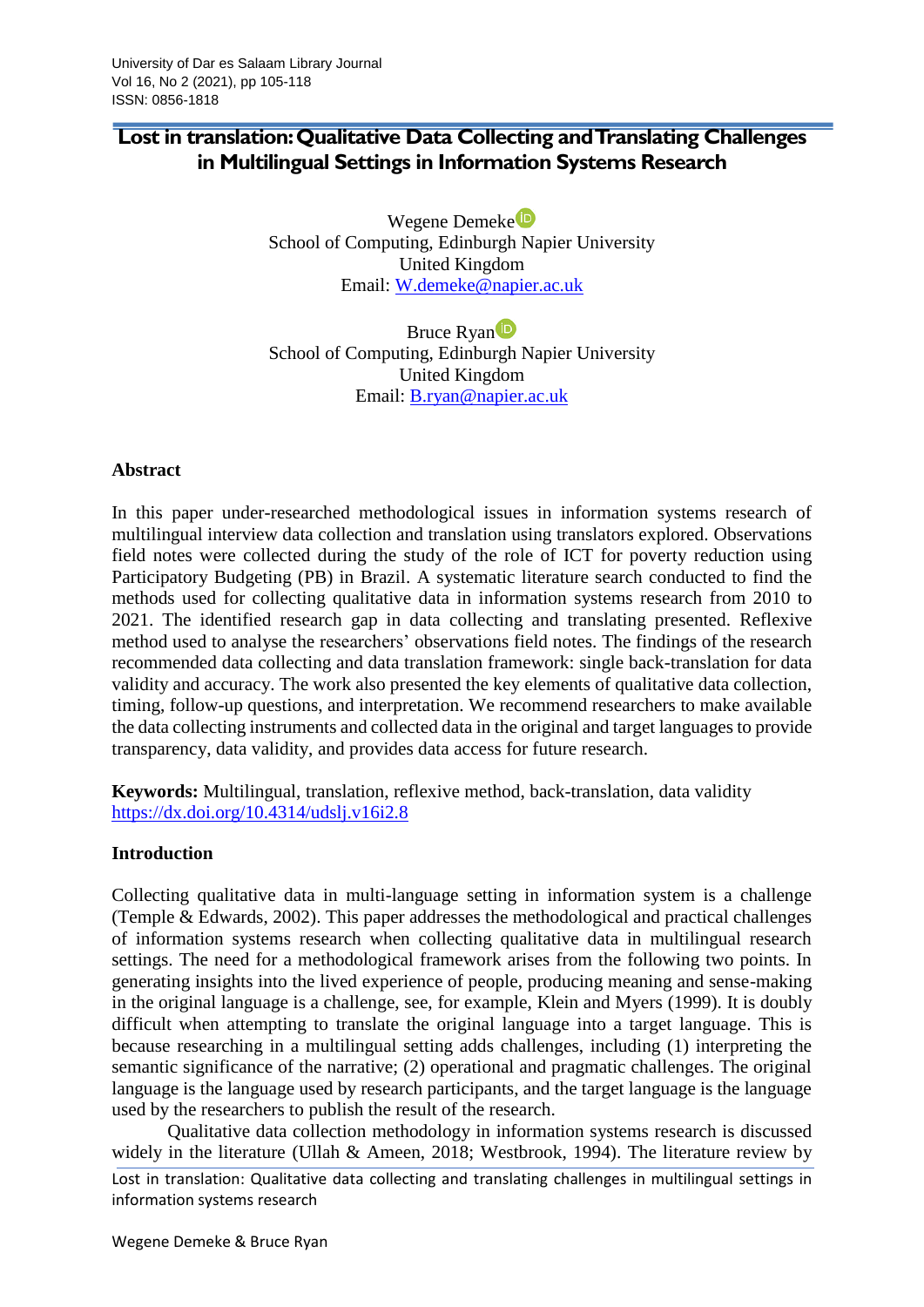Ullah and Ameen (2018) surveyed 58 journal papers, but a brief discussion presented on the approach of collecting data in a multilingual research setting. Similarly, the study by Westbrook (1994) shows the lack of a methodological framework for qualitative data collection in a multilingual research setting. This paper fills the gap identified by the lack of methodological framework to guide the data collecting and translating processes in information systems research.

The objectives of the research include (1) to examine the published works in selected journals, to find the existence or absence of a framework that guides data collecting instrument in qualitative studies. (2) analyse the collected field data. (3) Suggest a framework if there is no framework identified in step 1 above for future use. The paper is organised as follows: (1) A literature review examines the challenges of researching in multilingual environments; (2) it then presents the method and finally (3) presents the finding, recommendation, discussion, and conclusion.

### **Literature review**

#### *Multilingual qualitative data collection methods*

In information systems research, the literature is very scant on the methodological and operational challenges presented by multilingual data collection, as indicated in the literature (Ullah & Ameen, 2018; Westbrook, 1994). But there is a guideline recommended by Klein and Myers (1999) when conducting qualitative data collection in a monolingual research setting. However, there are exceptions, such as(Temple & Edwards, 2002). The use of formulated data collection methodology ensures data validity in the research process.

One reason for the absence of methodological and operational publications in information systems is the use of monolingual English is assumed. Ellis (Ellis, 2007) argues that, in a dominant international language setting, such as English, the norm is monolingual, and multilingual is the exception. Sometimes, the use of English is expected by researchers and research participants in countries where English is not the official working language. Edwards (Edwards, 2004) calls this "monolingual mindset" and claims that it originates from the dominance of political and economic control.

Another reason for the absence of methodological framework is the limited research conducted in a multilingual research setting. However, this is now changing. The need for a qualitative methodological framework for multilingual research in information system is growing. There are growing requests from funders for collaborative research among researchers in developed and developing countries among institutions in different countries. For example, the recent Global Challenges Research Fund (UK Research and Innovation, n.d.), funding criteria include work to strengthen capacity for research, innovation and knowledge exchange between the UK and developing countries.

When researching in a language different from the researcher's primary language, the researcher's world is significantly structured by the possibilities and constraints on the translation and interpretation (Kalantzis et al., 1989). Some researchers assume that translation and interpretation are 'value free'. However, they are influenced by interpreters'/translators' outlooks (world view), roles and social positions (Temple & Edwards, 2002); as a result, the views of interpreters/translators significantly structure the world of researchers.

The significant importance of methodological framework plays an important role in validity of qualitative data. Santos *et al*,. (Santos et al., 2015)argue that any change in research processes brings methodological challenges. They also point out that the timing and the process of interpretation from an original language to a target language have methodological implications in cross-cultural research. In other academic disciplines, such as anthropology, there are well

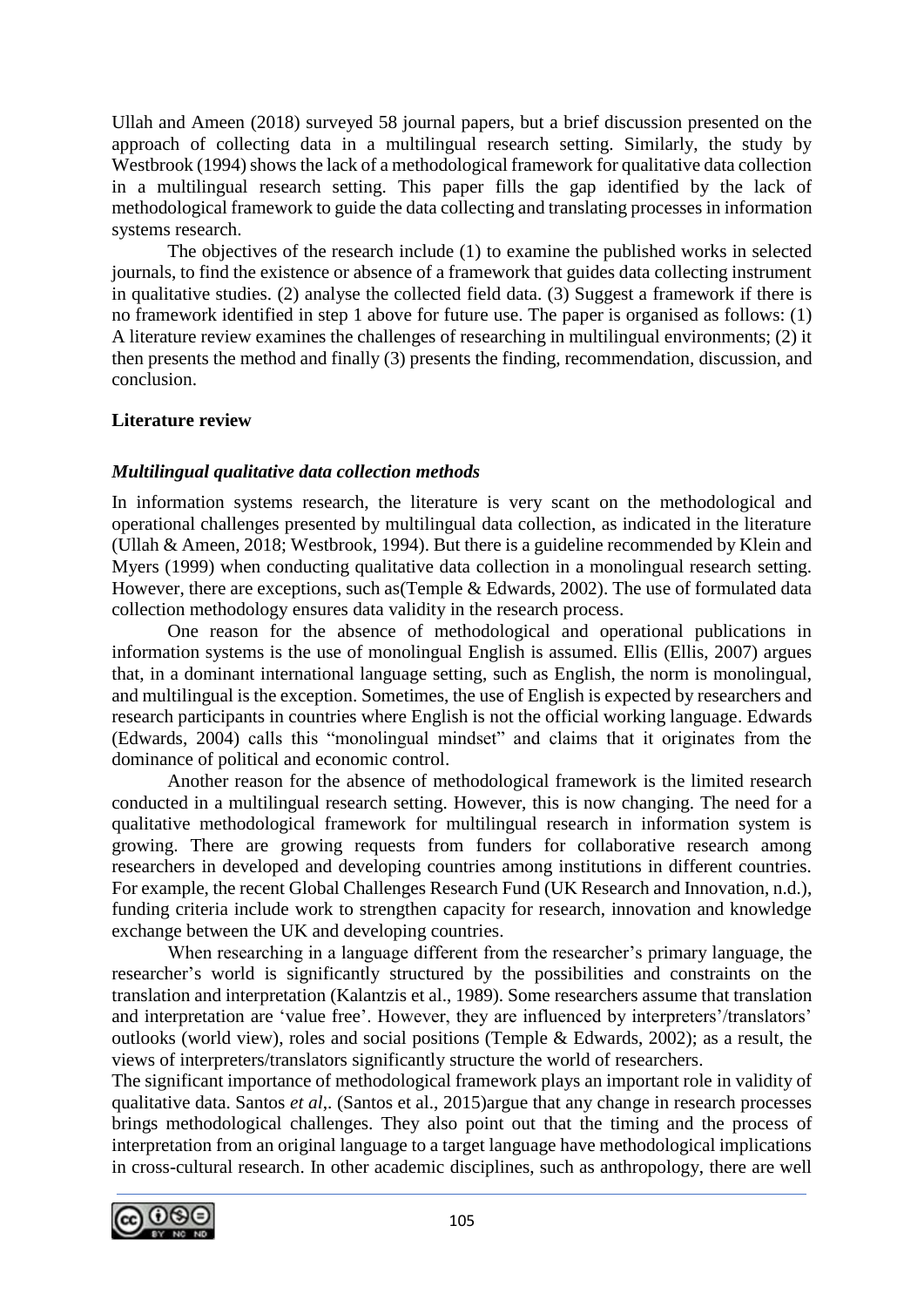established data-collection methodologies (Duranti, 1997). Data accuracy is central to validity, replicability, and rigour of research processes. Transcription and translation protocols, as part of research method, are aimed at formalising the details of transcription, completeness, and data-accuracy. Using systematic construction of meaning and sense-making for transparency and reproducibility of scientific methods are essential elements of research (Clark et al., 2017).

There is an assumption or expectation by some researchers that research participants can express themselves in English in most parts of the world. Because English is the de facto scientific lingua franca (Roth, 2013), participants tend to try to express their lived experience in English, even if they have limited competence in that language. Baumgartner (Baumgartner, 2015) argues that the depth of engagement of respondents is diminished when English is used as the research language rather than the respondents' mother-language.

The use of the original language for data collection is a preferred choice for generating qualitative data. The interpreters/translators are an essential part of translating the collected data to the target language. The importance of language in understanding and making sense of phenomena under investigation is well known (Roth, 2013). From the constructivist point of view, interviews are the generation of meaning by the interviewer and interviewee (Gubrium & Holstein, 1995). Temple and Edwards, (2002) argue that the production of meaning should include interpreters/translators when interviews are conducted in a multilingual environment. Edwards (1998) goes further, suggesting interviewing of interpreters/translators to reflect on the views and the results of the research to enrich the data and provide a lens on the observed phenomena.

The role of language is more than a medium of communication; it is a tool that constructs, shapes and re-produces the social world of a specific society (Duranti, 1997). Interpreters/translators attempt to recreate meaning and understanding expressed in one language and culture into another language and culture. The construction of meaning and understanding vary across cultures; as shown by (Roth, 2013), there is no third language that can be used as a bridge between two languages. Roth (Roth, 2013) also suggests that a dead language, such as Latin, can be used as a proxy reference language because it no longer changes. Language is continually evolving meaning and understanding are modified and reconstructed by culture. This implies that generated meaning and understanding have shelflife.

The challenge for translators/interpreters is the search for meaning and understanding generated in one culture into another language and culture. The role of translators/interpreters is geared towards the need for collaboration with researchers and research participants in the production of meaning in these two worlds (Gubrium & Holstein, 1995). This generation of meaning is not information exchange; it is a co-operative attempt to reconstruct what is expressed in one language into another to provide a close meaning and understanding.

Reflection plays a significant role in checking if the translation captures the lived experience of the research participants. Such assessment is critical in several ways: (Roth, 2013) argues that current scientific culture assumes that 'meanings' are carried across from one language to another by translation (the concept of 'translation as a bridge or a medium') but actually 'meanings' cannot be converted between English (*the* language of science) and other languages. (Roth, 2013) further argues that qualitative social research should be concerned with research participants' lived experiences. In multilingual research settings, translation is central to making meaning and sense-making. Hence, translation becomes part of the research methodology.

When working on sensitive areas such as health or legal matters, trust becomes a significant issue when translating from an original language to a target language. Research

Lost in translation: Qualitative data collecting and translating challenges in multilingual settings in information systems research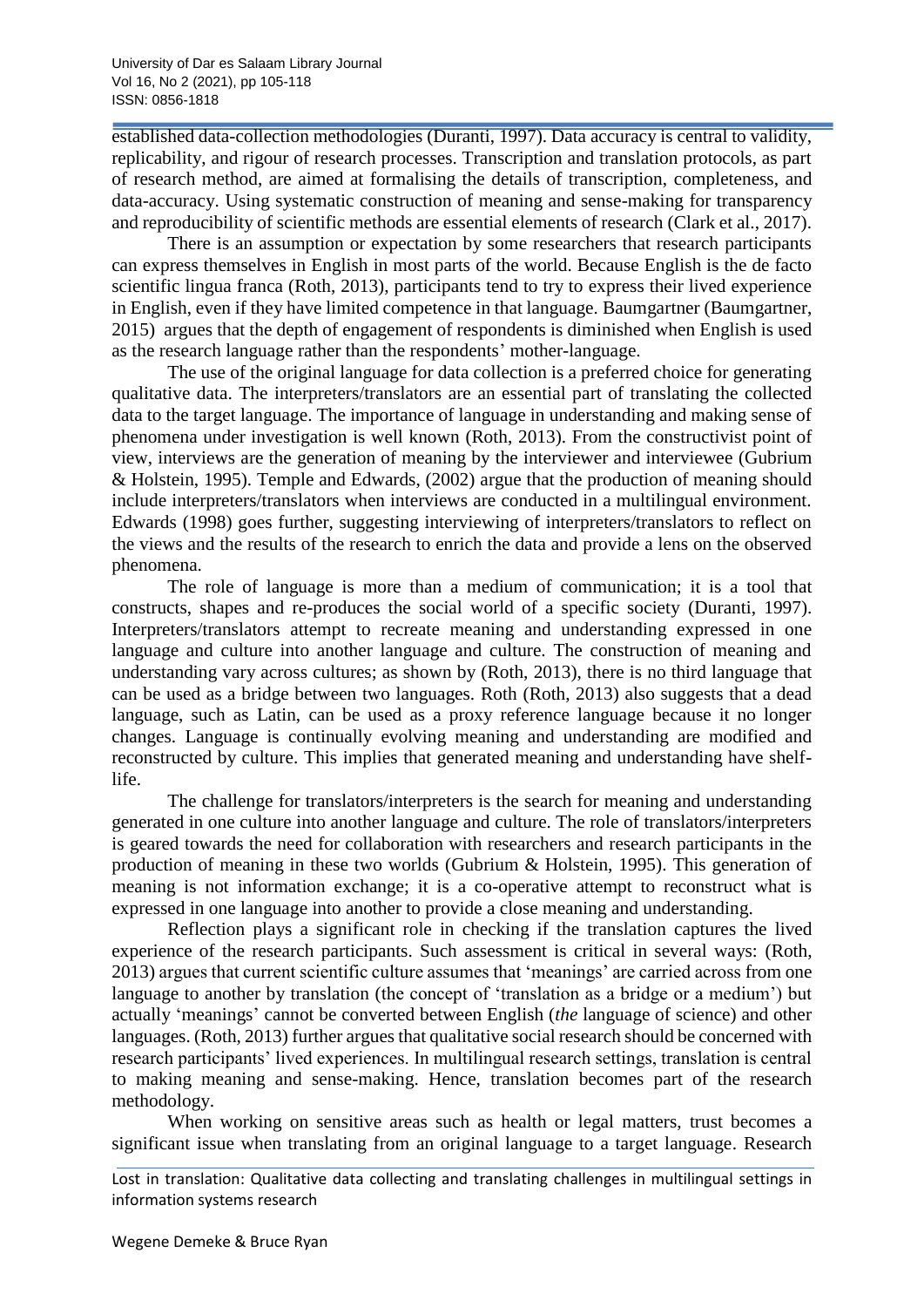participants may not be willing to discuss sensitive issues such as health with strangers (Huisman et al., 2020), so the collected data may not be a true reflection of reality. Hence, another methodological issue is that there must be a trusting relationship between research participants and translators to get accurate data.

#### *Translation and sense-making*

One method of verification of translation is 'back-translation'. For example, in the research that inspired this paper, data collecting instruments would have been translated from English to Portuguese by one of the Brazilian partners. The Portuguese would then have been translated back to English by another partner. Then the original and 'back-translated' data collecting instrument in English would have been compared and discussed to improve the accuracy of the translation process (Baker et al., 1991). Werner and Campbell (Werner & Campbell, 1970) argue that back-translation is the most powerful method available for assessment and checking translation.

However, there is no proof that the Portuguese (in this case) provide the same meaning as the original English. A single word may evoke a personal experience in one culture or language that is not necessarily evoked in the other culture or language (Eco, 2003). This raises whether back-translation guarantees the provision of equivalent meanings and evocation of similar experiences in different cultures or language. That is, does back-translation present rich experiences in the translated language?

Sherry Simon's definition of communication across cultures, quoted by Temple & Edwards (Temple & Edwards, 2002) describes the challenge of translation as:

*'The difficulty with such statements is that they seem to presume a unified cultural field which the term inhibits; the translator must simply track down the precise location of the term within it and then investigate the corresponding cultural field for corresponding realities. What this image does not convey is the very difficult of determining "cultural meaning". This meaning is not located within the culture itself but in the process of negotiation, which is part of its continual reactivation. The solutions to many of the translator's dilemmas are not to be found in dictionaries, but rather in an understanding of the way language is tied to local realities, to literary forms and to changing identities. Translators must constantly make decisions about the cultural meanings which language carries and evaluate the degree to which the two different worlds they inhibit are "the same." These are not technical difficulties; they are not the domain of specialists in obscure or quaint vocabularies. They demand the exercise of a wide range of intelligence. In fact, the process of meaning transfer has less to do with finding the cultural inscription of a term than in reconstructing its value.'*

Klein and Myeres (Klein & Myers, 1999) suggested a set of principles in collecting qualitative data collection in monolingual research settings. However, there is a gap or absence of methodological framework to guide qualitative data collection in a multilingual information systems research.

### *Models of interpreting/translating*

The literature on interpreting/translating and the role of interpreters/translators can be viewed from two models (Edwards, 1998). Edwards' (1998) first model is making the interpreter visible, and the second model is about controlling the invisible interpreter. In the first model, the interpreter is an active participant in the interview processes. In such research, the interpreter attempts to deliver meaning and understanding in a language different from the

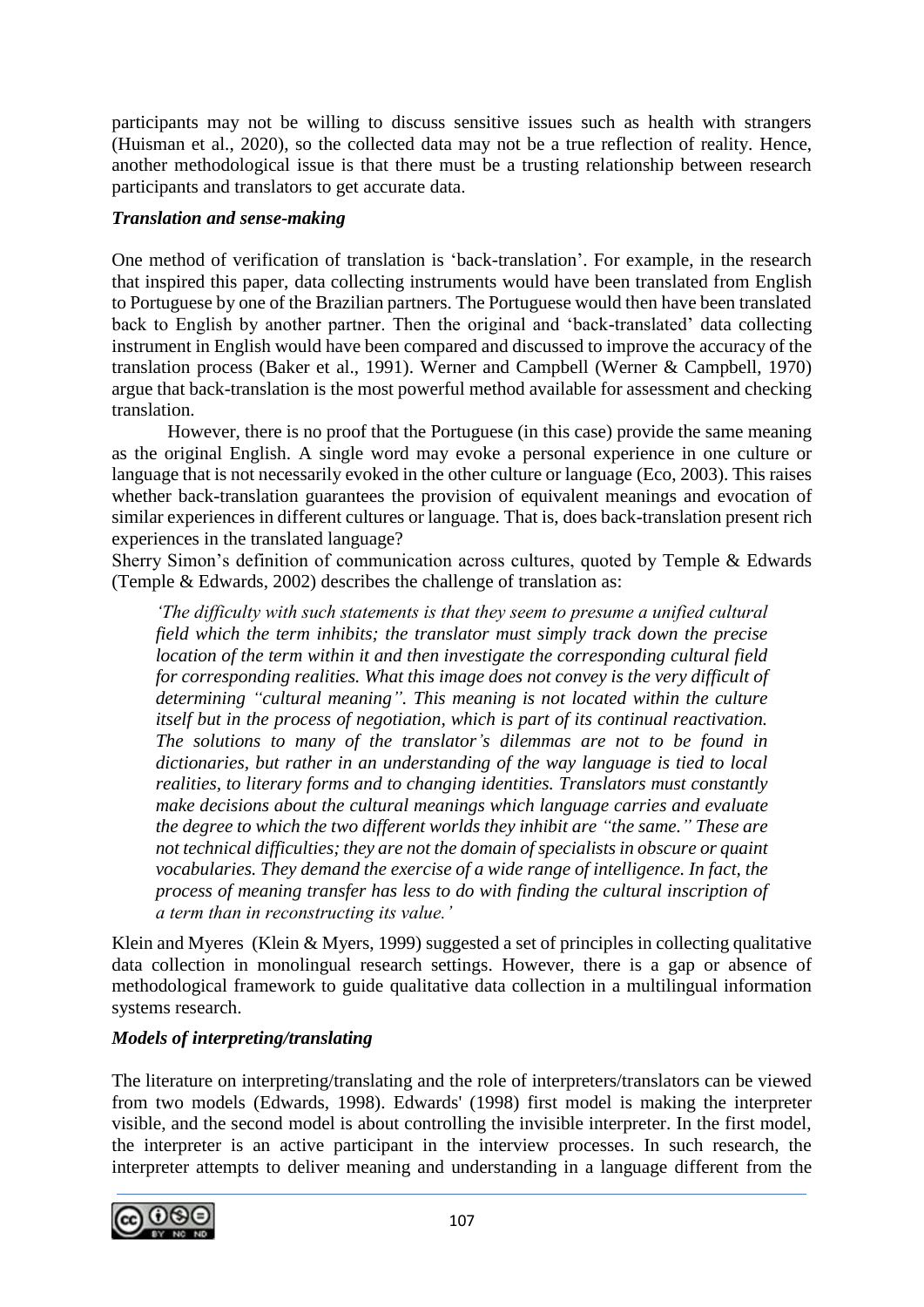interviewee's language. This is an active process of selection from a variety of possible path of enquiry through follow-up questions by the active translator. The selection of a particular line of enquiry has implication on the direction of how the research is guided. The selection of a particular path of enquiry does not always align with the aims of the researchers' line of enquiry.

Edwards' (Edwards, 1998) second model considers translators as simple conduits that transfer whatever interviewees say to the target language. The translator, researcher, and research participants are considered undertaking active engagement and negotiation in search of meaning. In this model, the interpreter is passive, merely searching for words that have the same meaning in the participant's and researcher's languages. However, such a 'word-forword' translation process easily delivers a 'translation' that contains all the necessary words but at times makes no sense (Krzywoszynska, 2015).

#### **Methodology**

The first part of the methodology presents the context of the data collection. It is then followed by on how data is collected for this research, finally the reflexive approach presented. The analysis is based on two sources: (1) the researchers' observation field notes compiled when collecting qualitative data when researching participatory budgeting in Brazil. Data collections conducted using multiple languages from academics and other research participants in the city of São Paulo. The collected researchers' observations field data were analysed using a reflexive method. (2) A systematic search, to verify the research gap, of selected journal papers conducted to find the methods used when collecting qualitative data in multilingual settings from 2010 to 2021.

### *Context*

The research context is the background to any piece of research. Below, it is explained how data on Participatory Budgeting (PB) in São Paulo were collected using different languages, including working with interpreters/translators. The Brazilian partners arranged the interviews and focus-group. The Brazilian partners also generously provided voluntary interpretation/translation. In total, three languages (English, Portuguese, and French) were used to collect data; three interpreters were used to translate eight interviews and one focus group data collection with eight participants.

- Portuguese, used by Brazilian partners and most participants. The data-gathering events noted as using Portuguese were conducted by the researchers asking questions in English, then Brazilian partners translating them 'on the fly', then similarly translating responses to English.
- French used–in one interview by the research fellow and an academic. French was used when this participant was not confident that she had understood the questions or that she could reply in English. The research fellow also translated answers in French to English – the research leader could not speak French.

#### *Survey of selected journal papers*

The aim of collecting selected journal papers data is to find if there is a methodological framework that guides the collection, translation in a multilingual research setting. If there is a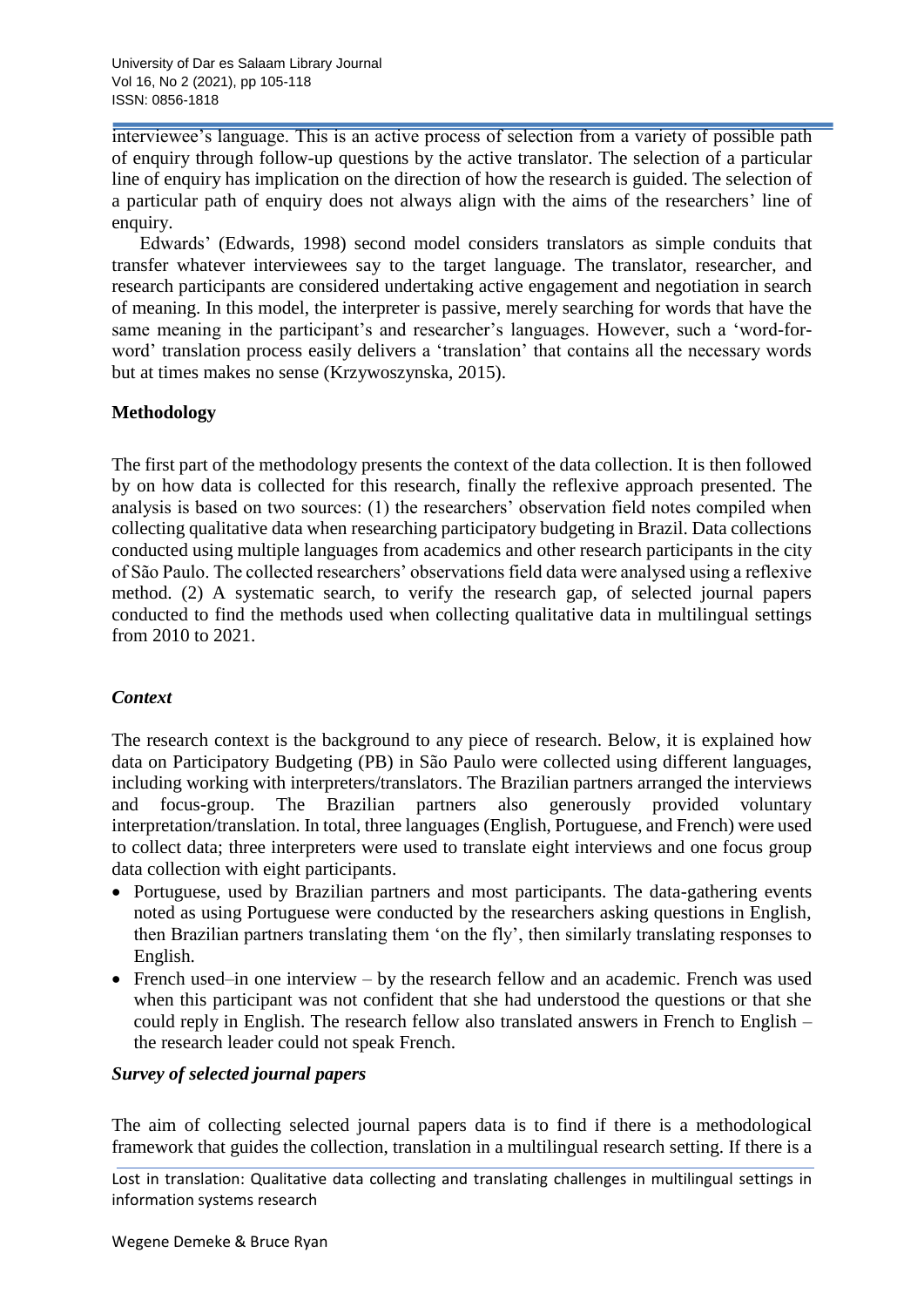methodological framework gap when collecting qualitative data in a multilingual research setting, the result must be available on the published works. To verify this gap, we surveyed published work in selected information systems journal published in the last decade. The survey criteria include papers published in the last 10 years, starting from 2010 to 2021. Ten years is selected to see if there are frameworks that are used in the recent years by researchers to guide their study. The second criteria include to find research conducted in multilingual research setting where translators are used to collect and translate the collected data. The selection of the information systems journals depends on two factors: (1) where journals have high ranking and (2) journals that report a high number of research conducted in multilingual settings.

The following search keywords were used: translate, interpret, multilingual, and qualitative to collect journal papers from databases and journals websites. The data, See Table 1, indicates that there were 335 journal papers and 44 satisfied the inclusion criteria.

| Journal                                                              | No of papers search No of<br>result using the selected selected satisfying<br>keywords | papers<br>the given criteria |
|----------------------------------------------------------------------|----------------------------------------------------------------------------------------|------------------------------|
| MIS quarterly                                                        | 10                                                                                     | $\overline{2}$               |
| <b>Information Systems Management</b>                                | 20                                                                                     | 5                            |
| Library and information science research                             | 4                                                                                      | $\overline{2}$               |
| <b>Information Systems research</b>                                  | 25                                                                                     | 3                            |
| Journal of the association of information<br><b>Systems</b>          | 15                                                                                     | 9                            |
| Electronic journal of information systems<br>in developing countries | 261                                                                                    | 23                           |
| <b>Total</b>                                                         | 335                                                                                    |                              |

**Table 1: Selected journal papers were interpreters/translators used to collect data**

The collected survey journal papers show creative method of collecting and analysing qualitative data. For example, (Alanezi et al., 2012) collected data in Arabic (original language) and conduct the analysis in Arabic. The findings of the research are then back translated into English. On the other hand, Audunson *et al.,* (Audunson et al., 2011) use three languages, the first to collect data from research participants in the participants' language then the data translated and analysed using a Norwegian language and finally the findings were translated into the English language to report the findings of the research. The use of a chain of languages to collect, analyse, interpret, and report the findings of research and the implication on the impact of multiple translation requires further research. The survey of the journal papers indicates that twenty-two languages used to collect data from research participants.

The methods used to translate/interpret the collected data is shown below in Figure 1. The result shows that 36.4% of the identified journal papers use back-translation to translate data collecting instrument from English to research participants' languages. However, this is not the case for the data collected in the original language, that is normally translated by one translator or by the researcher. The data also indicates that 43.2% use translation, that cannot provide a reliable translation in all cases. Furthermore, 11.4% of the identified published work did not state the method used for translation from the original to the target language. This indicates that enough attention has not been given to the methodological importance of translation when conducting research in a multilingual research setting. The committee

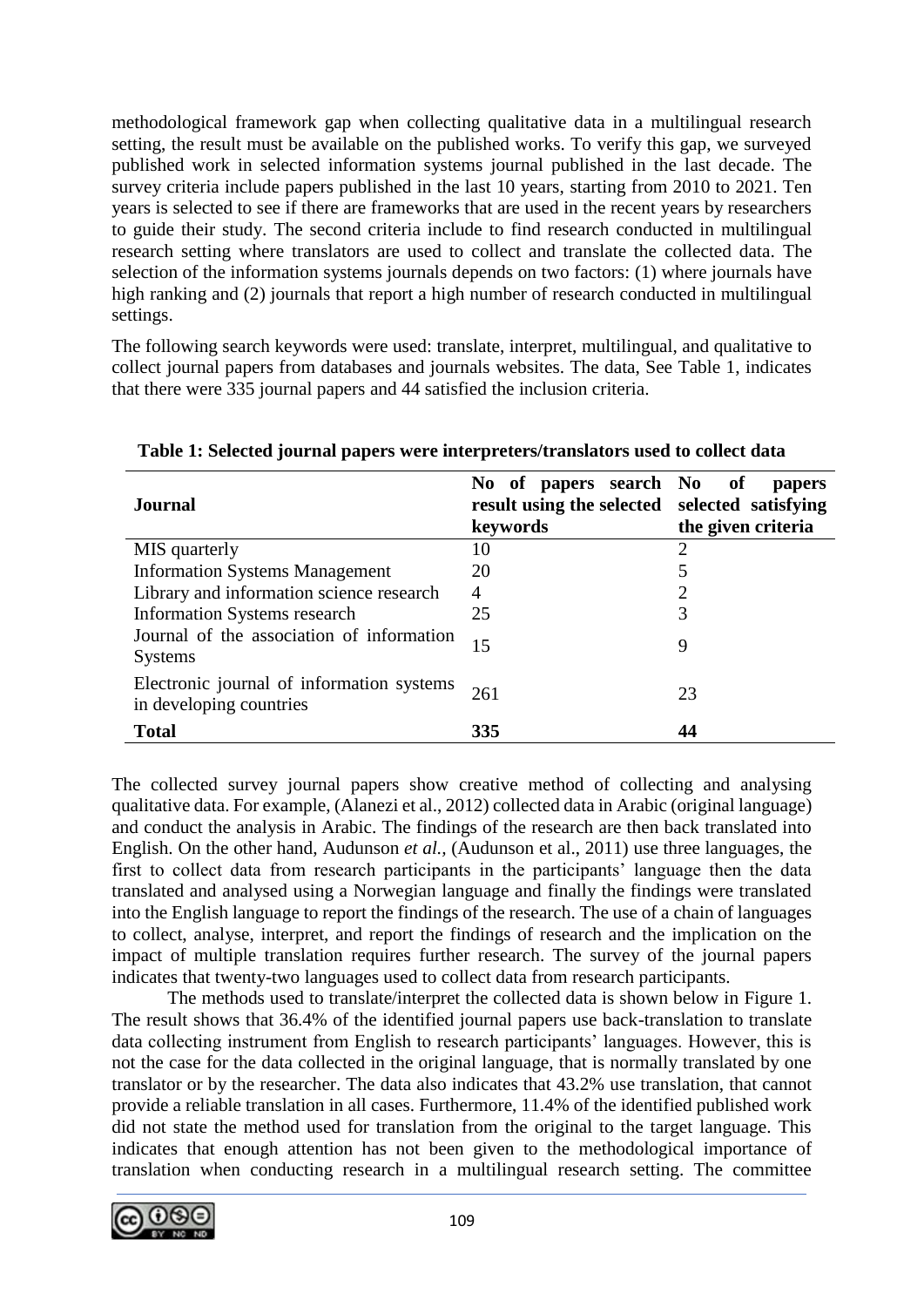approach method, 6.8% of the result, is where a translation by one translator is checked by several bilingual researchers and translators for accuracy and validity of the translation.



**Figure 1: Translation Methods Used in the Surveyed Journal Papers**

The use of different methods for translation of qualitative data as shown above in Figure 1 indicates that the accuracy of translation will affect the validity of the findings of the research. (Twinn, 1997) argues that translation influenced qualitative research-findings.

### **Observation's data-collections**

One of the data collecting methods that is not frequently used in information systems research is observation. In this research, the researchers observe as well as participate in the qualitative data collections. The key elements that are observed during this research are:

- What are the problems of collecting and translating qualitative data when the researcher does not speak the original language used for data collection?
- What are the drivers of dynamic interactions among the researchers, interpreters, and research participants?
- The challenges of follow-up questions, pose, length and timing of interpretation.
- To what extent translation affects data accuracy, replicability, and interpretation of data?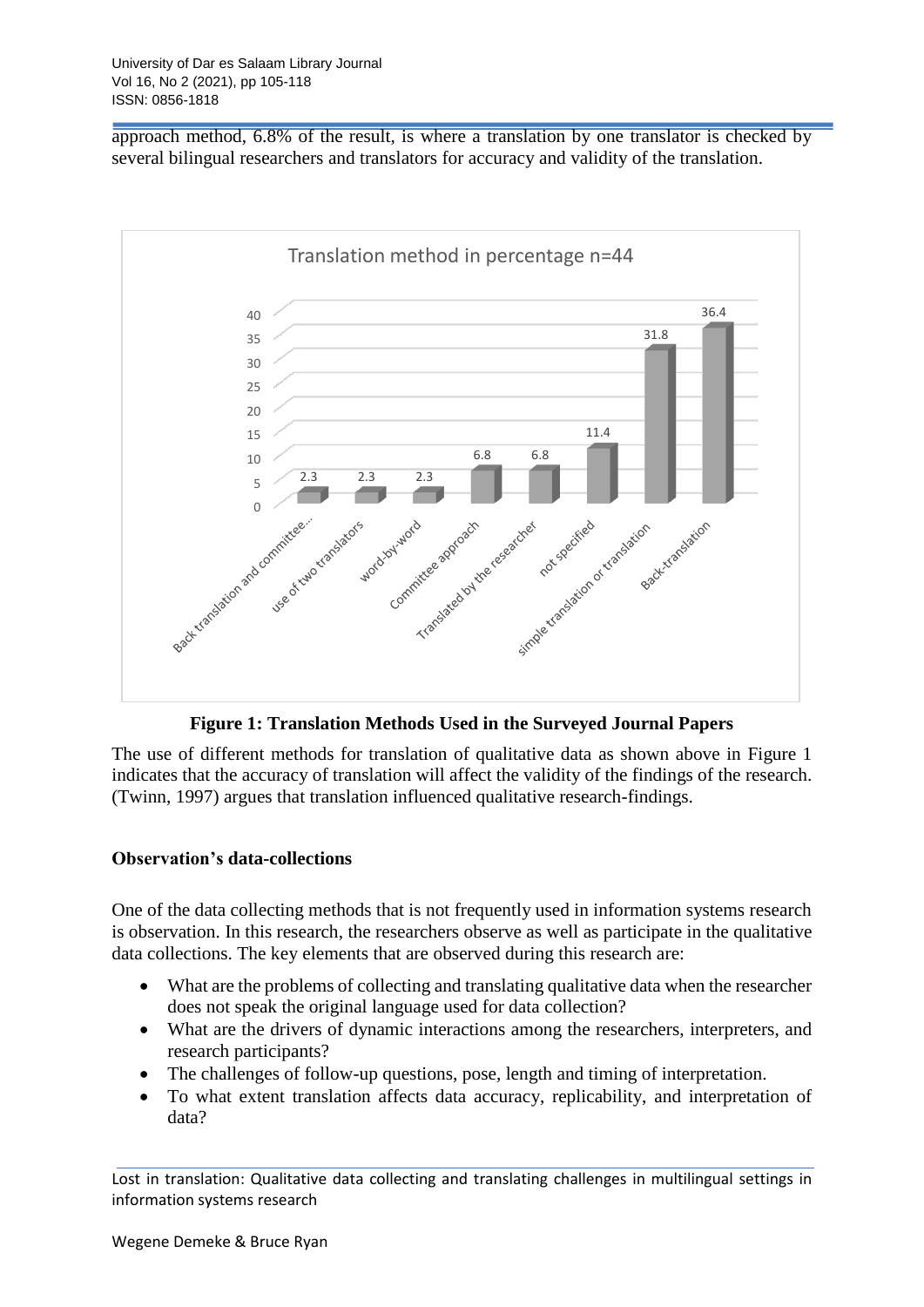Discussions with interpreters, their role, and their worldview and implications on the process of the translation/interpretation of qualitative data.

The observations data collected used as an input for the systematic reflective analysis for this research. In this data collection, private information had been collected but not reported in this research (Creswell & Creswell, 2018). The collected observations data informed the discussion on data accuracy, replicability, and knowledge-generation. The collected observations data during the collections of eight interviews were analysed using the reflexive method, that formulate the themes developed and discussed below in the discussion part.

### *Reflexive method*

Reflexive method is a contextualised reflective form of research. It is founded on the recognition that all data result from translation, interpretation and systematic reflection on research process and their outcomes. Reflexive method is a tool for formulating understanding of the construction of meaning and sense-making in qualitative research (Alvesson & Skoldberg, 2009).

In information systems research involving generation of qualitative data, the process of interpretation/translation in multilingual contexts is assumed to have data accuracy. Alvesson and Skoldberg (2009) argue that researchers must challenge such assumptions, i.e., 'taken-forgranted assumptions and blind spots in their own social culture, research community and language' (Alvesson & Skoldberg, 2009 p.6). Reflexive method will assist information systems researchers working in multilingual contexts in collecting and translating qualitative data. This further helps to maintain data accuracy, replicability and knowledge-generation through the collection and translation of data in a multilingual research context. In this research, a reflexive method used to formulate the main themes discussed below in the findings and discussion part below.

### **Findings**

### *Data collecting processes key elements*

The data from the published journals survey showed that there are gaps identified on stages to follow on practical processes when preparing and collecting qualitative data and translating data in multilingual research settings. There are three stages suggested in the recommended data collecting framework. (1) Preparing and translating data collecting instruments from the target language to the original language (the language of the research participants). It is recommended that both the original and the target languages of data collecting instruments to be archived and available for verifying data validity and make available both versions of the data collecting instruments. (2) Data collecting in the original language and translate the results into the target language. (3) Data storing and sharing of the data collected in the original and target language. During data collection processes, three key themes developed from the collected data, (1) timing, (2) Follow-up questions and (3) interpretation. The key themes are presented and discussed below.

## *Timing*

During the live interview translation, there is coordination between the researcher, the translator, and the research participant. The interpreter translates the question to the research participant and waits for the response. The research participant completes the answer or poses

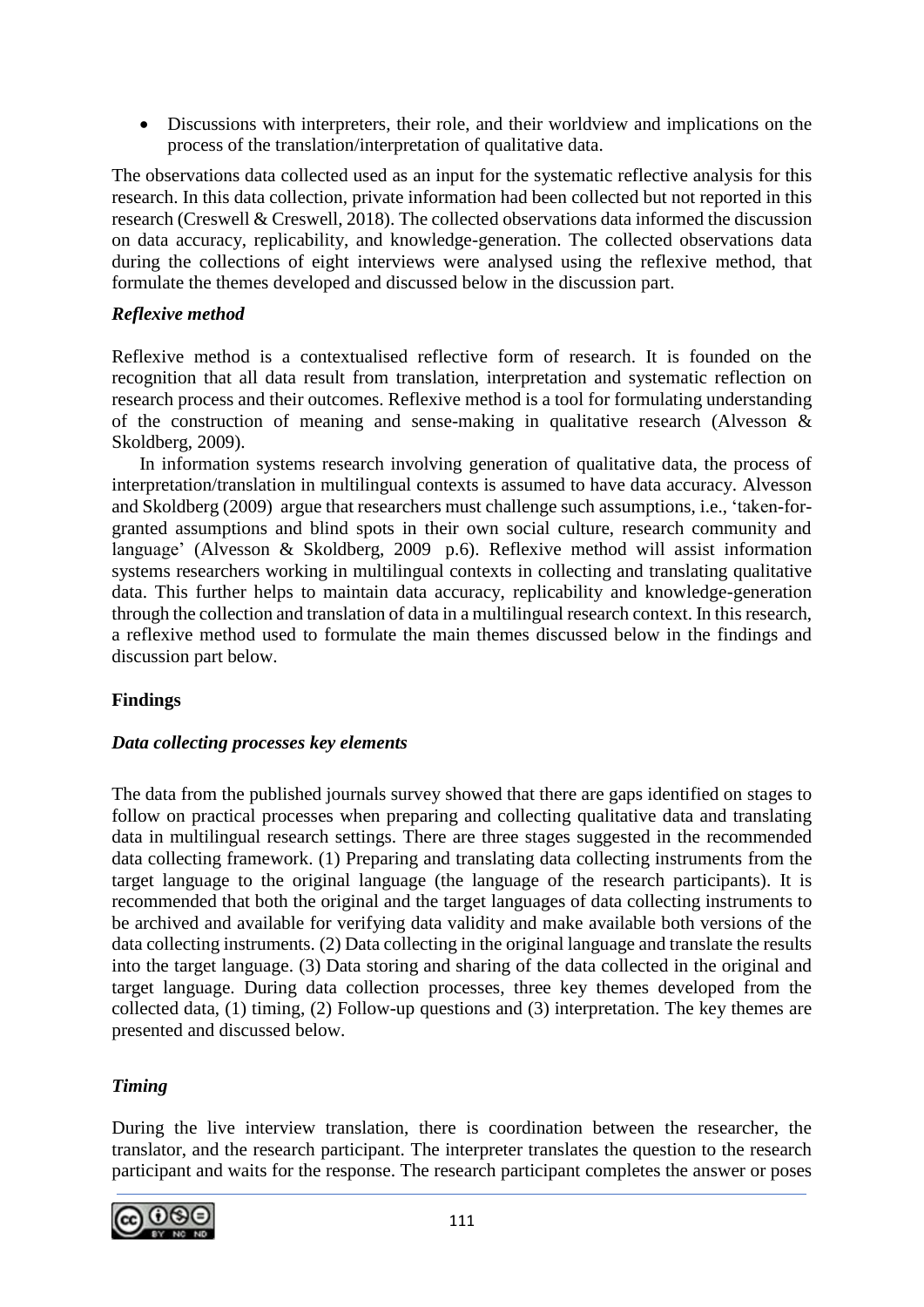to give time for the translator to translate from the original language to the target language. The data indicates that the interpreter and research participant synchronise the decision when to intervene to interpret. The body language, the glance, the pose by the research participants provides a signal for the interpreter to start interpreting what they said. At times, the interpreter may not interrupt the research participant out of a curtsy, even if the answer is long. The length of waiting time by the translator depends on the relationship between the translator and the research participant. If the research participant has a higher social, political status, the translator waits until the research participant completes the answer.

This coordination may not always work, the research participant may provide longer answer that the translator translates part of what was said or summarise the answer, this truncate what was expressed by the research participant. The summarisation of the statements is influenced by how the information is understood, conceptualised based on the experience and outlook of the interpreter. The summarisation is the process of moulding, constructing of meaning and understanding of the presented information. It seems that the same information can be summarised differently by a different translator with different background or viewpoint. The outlook of translators on the subject understudy can influence on how the information from the original language is constructed into the target language. For example, in this study, translator with different political leaning can understand and summarise the same information differently. Social and political outlooks influence the construction of meaning and understanding of information in the original language of the society. These generate competing narrative based on the same information. The addition of the world view of translators to the collected qualitative data provides on how the view of the translator construct and mould the translation (Temple & Edwards, 2002).

#### *Follow-up questions*

Follow-up questions are the key to get further insight or get clarification on points that are not clear. Conducting follow-up questions is one of the challenging activities on collecting data during live interview. The role of asking follow-up questions depends on the prior arrangement between the researcher and interpreter. The arrangement provides the interpreter to take a more active or passive role in conducting the follow-up questions. During these data collections there were interactions between the translator and research participants, in conducting follow-up questions or clarification. It seems that there is a good deal of discussion going on between the translator and research participant, and that leaves the researcher as an observer and not able to contribute or understand the discussion.

Sometimes it was not possible to organise follow up interview meetings to conduct follow-up questions; because of having research participants' other commitments. Consequently, the researchers tried to explore the areas discussed with follow-up questions during the interview; but this is not possible all the time. It becomes apparent, after the completion of the interview, that there were areas that require further clarification using followup questions, but these were not possible to conduct within the available time.

### *Interpretation*

The results of the data analysis indicate that, when interpreters interpret live interview, they tend to switch between word-to-word interpretation and equivalent meaning between the original language and the target language. The use of different interpretation methods varies depending on the interpreter and research participants. With word-to-word interpretation, this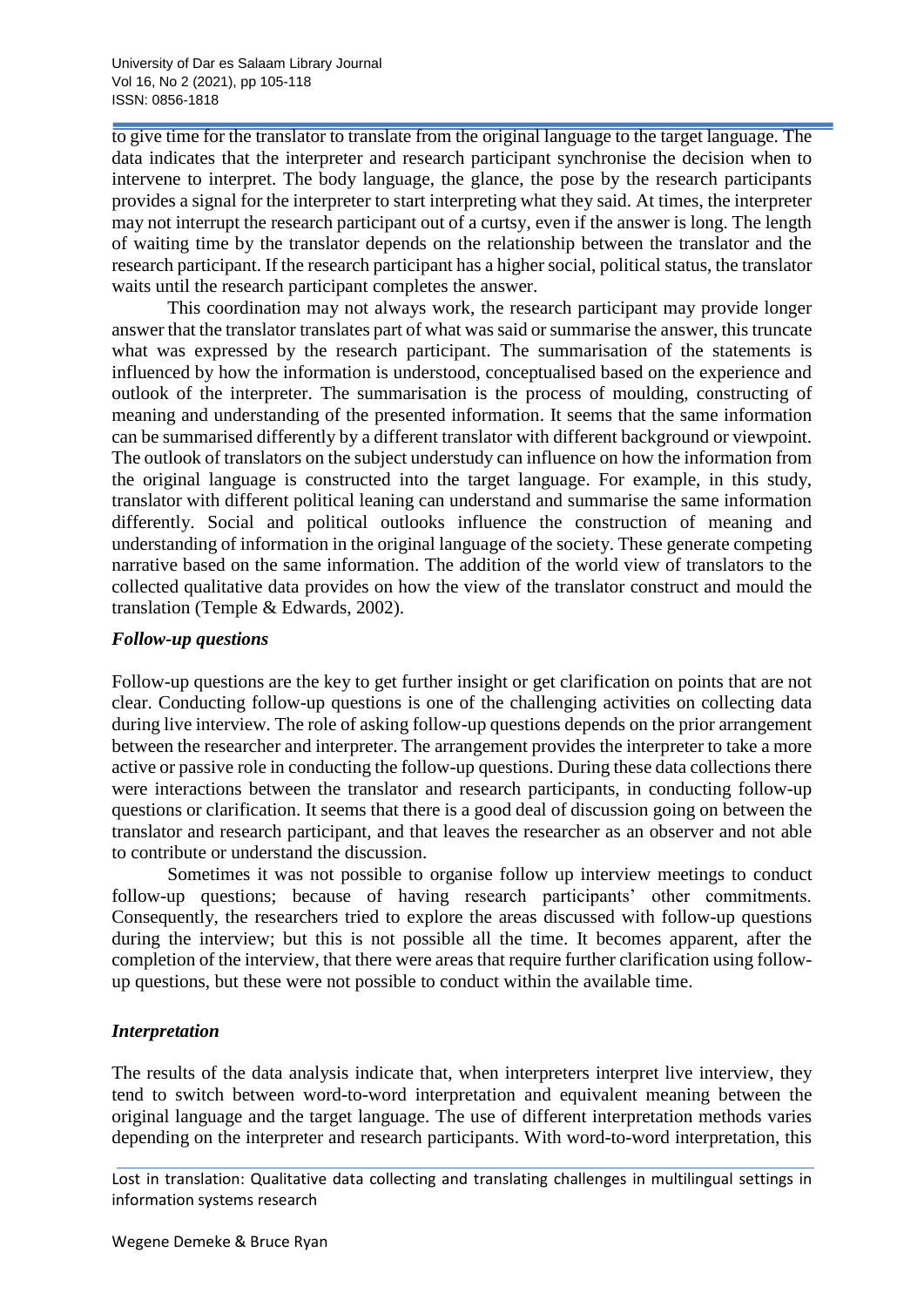is a search for the equivalent word in the two languages. On the other hand, providing meaning expressed in the original language is a search for meaning in different culture and context of the target language. Providing meanings is not value free. The meaning is a construction of reality by the interpreter based on their worldview. The same words can mean different things when constructed with different interpreters who have divergent views, can be political, social, or other elements that have a direct relationship to the subject under study.

The reflection on these observations shows that interpretation is one of the key elements that affects data validity and accuracy. When collecting qualitative data, it is essential to store the recorded data using the original language for data validation. The use of different interpreters with divergent views will provide competing interpretation of the same data and provide further insight. The survey of published research papers indicated that the data collected in the original language is not archived for further analysis or for future studies.

### **Discussion**

The UK funding bodies are encouraging collaborative research in the UK and in the wider world, including engaging with researchers in non-English-speaking countries. Researchers who do not understand participants' and researchers' languages are heavily dependent on translators. During the PB research interviews, there were instances when the researchers felt that much was spoken in Portuguese, but the translations consisted of concise sentences which did not seem to capture all of what had been said in Portuguese. Discussions in Portuguese between partners and participants seemed to go on for some time, and the researchers could not be sure whether all these discussions were relevant to the research topics. Such factors have contributed to the suggested methods presented in Figure 2.

It is necessary for researchers and translators to have detailed discussions of translation protocols. Aspects of such discussions should include how participants exchange information, elements of trust, representation, and decision-making. In the PB research, there was an attempt to use English idioms in search of sense-making and understanding what had been presented in the original language. Further discussion with Brazilian partners showed the challenges of using idioms; they are loaded with historical, cultural, social, and political context. Other researchers have also indicated the danger of using idioms and colloquial language in search for meaning, for example (Santos et al., 2015).

A concern raised by one of the Brazilian partners mirrors concerns raised by Edwards (1998) that translators' viewpoints may affect sense-making. The partner stated 'I do not want to contaminate you with my worldview about how PB is affected by many factors, including political settings'. According to Edwards (Edwards, 1998), interpreters/translators worldview lens influence the interviews and the generation of meaning and sense-making.

Researchers heavily depend on interpreters/translators when researching in multilingual settings. Based on the foregoing literature and their experiences in such a setting, the present authors argue that research in multilingual settings should include a transparent methodological approach that deals with the challenges of collecting data when working with interpreters/translators. This is because, as already noted, the accuracy, replicability and validity of qualitative data depend on how translation and interpretation are conducted.

### *Suggested data collecting and data translation method in multilingual data collection research in information systems*

The single and back-translation method, see Figure 2, shows the method of data collecting instrument and data translation using two translators. The word single here refers to the

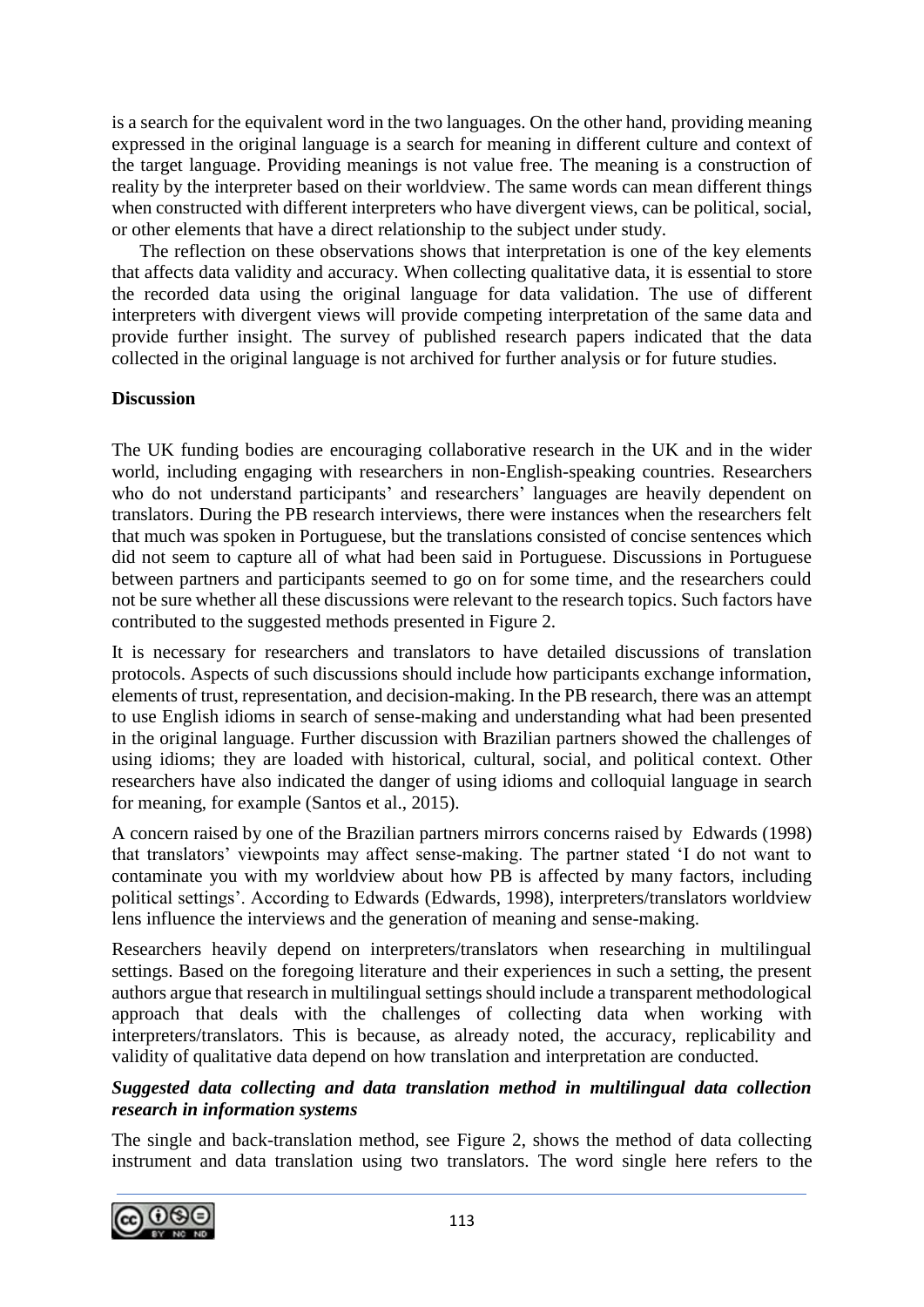University of Dar es Salaam Library Journal Vol 16, No 2 (2021), pp 105-118 ISSN: 0856-1818

translation of data collecting instrument and the collected data translation once by one of the translators.

#### *Single and back-translation suggested framework*

Figure 2 shows single and back-translation of data collecting instrument preparation in the original language and qualitative data translation from the research participants' original language to the target language (normally English). The suggested method requires two translators. The first translator translates the data collecting instrument from the target language to the research participants' language, the original language. The second translator, translate back the data collecting instrument from the original language to the target language. The two translators compare the two versions of the data collecting instruments and use the difference and similarities to prepare the data collecting instrument in the research participants' language.

Similarly, the collected data in the original language translated by one of the translators into the target language. The other translator translates back the data from the target language to the research participants' language. The two translators (or committee approach) compare the data collected in the research participants' language and the translated version in the research participants' languages. The two translators use the similarities and difference of the comparison to generate the final version of the collected data in the target language (English).

Below provides the tasks in Figure 2.

- $\bullet$  Box 1.
	- o Data collecting instrument in the target language. The target language is the language where the results of the study will be published and reported; this is usually English.
	- o Data collecting instrument design by the researcher.
- Box 2
	- o Data collecting instrument translated to the research participants' language using the first translator.
- Box 3
	- o Using the second translator -translate the data collecting instrument from the original language to the target language.
- $\bullet$  Box 4
	- o Use the two translators to compare the data collecting instrument in the target language (Box 1) and the translated back data collecting instrument in Box 3.
	- o It is also possible to use committee approach where a committee of bilingual translators compare the two data collecting languages Box 1 and Box 3.
	- o The difference and similarities of the comparison assist to generate the data collecting instrument in the research participants' language.
- Box 5
	- o The difference and similarities of the back-translations can assist in modifying the data collecting instrument in the original language (Box 2).
	- o The final data collecting instrument generated because of the adjustment of the difference between the translations.
- Box 6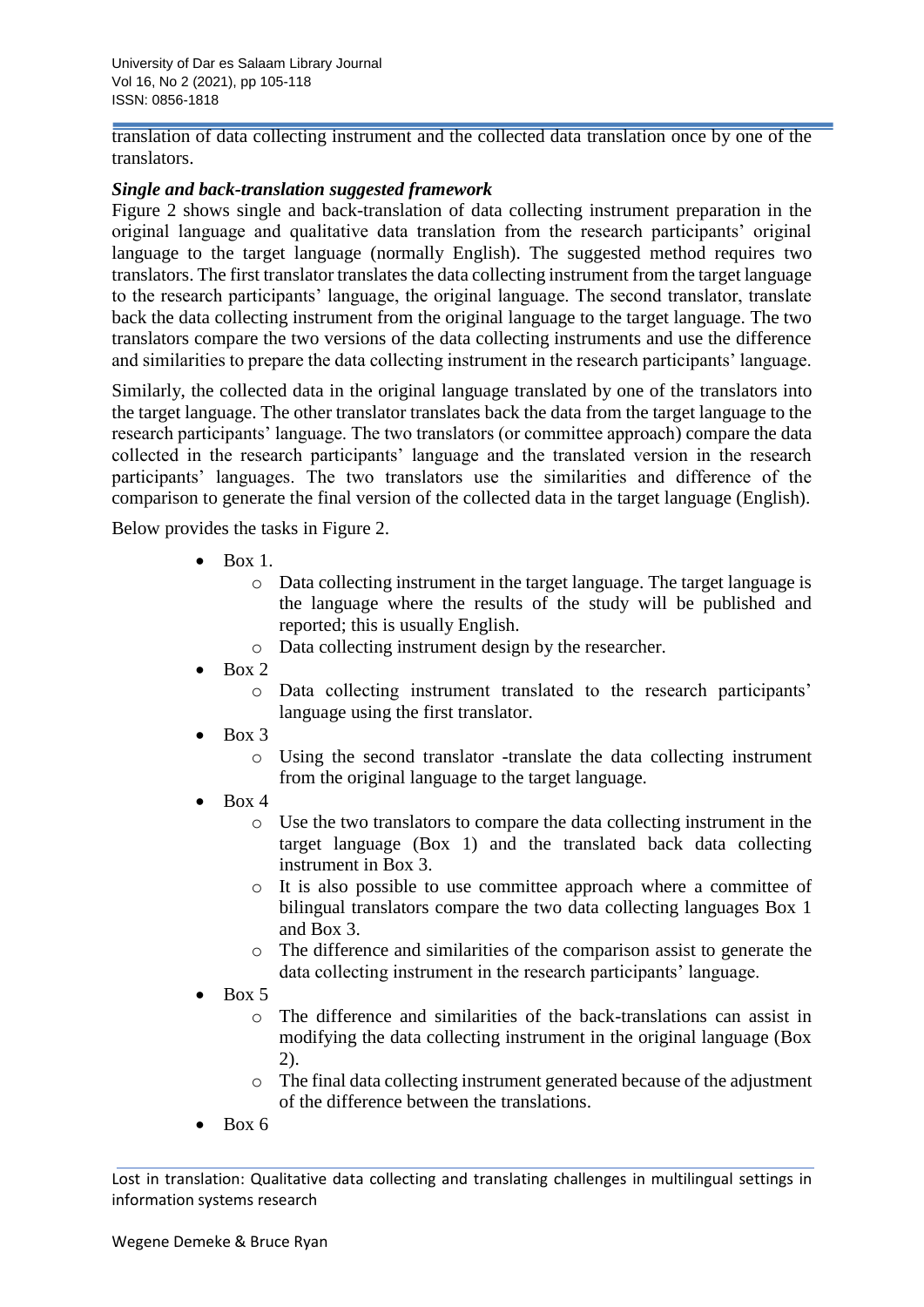- o Qualitative data collected from research participants using data collecting instrument (Box 5).
- o Multilingual researchers can conduct the analysis of the collected data in the collected research participants' original language. This will reduce translation discrepancy, improve data validity. The result of the analysis then translated using single or double back-translation.
- Box 7
	- o Collected data translated from the research participants' original language (Box 6) into the target language (English) by the first translator.
- Box 8
	- o The translated data in the target language (English) (Box 7) translated back to the research participants' original language using the second translator.
- Box 9
	- o Use two translators or committee approach to compare the data in the original language, Box 6, and the back translated data in the original language, Box 8. Use the comparison results along with Box 7 to generate the final translation into the target language, Box 10.

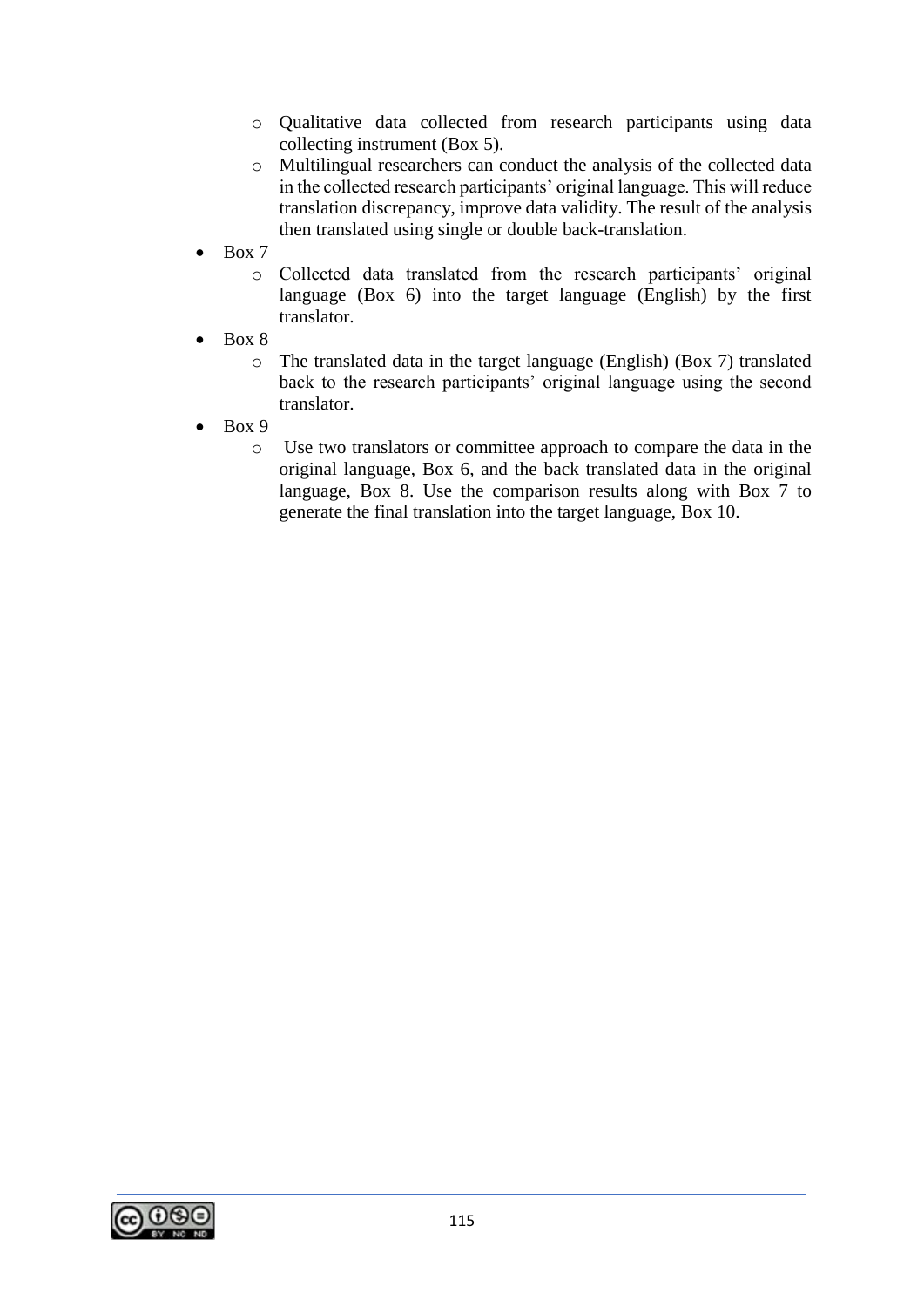

#### **Figure 2: suggested data collecting instrument using single and back-translation method**

#### **Research implications/contribution**

We recommend researchers to make available the data collecting instruments and collected data in the original and target languages to provide transparency, data validity, and provides data access for future research.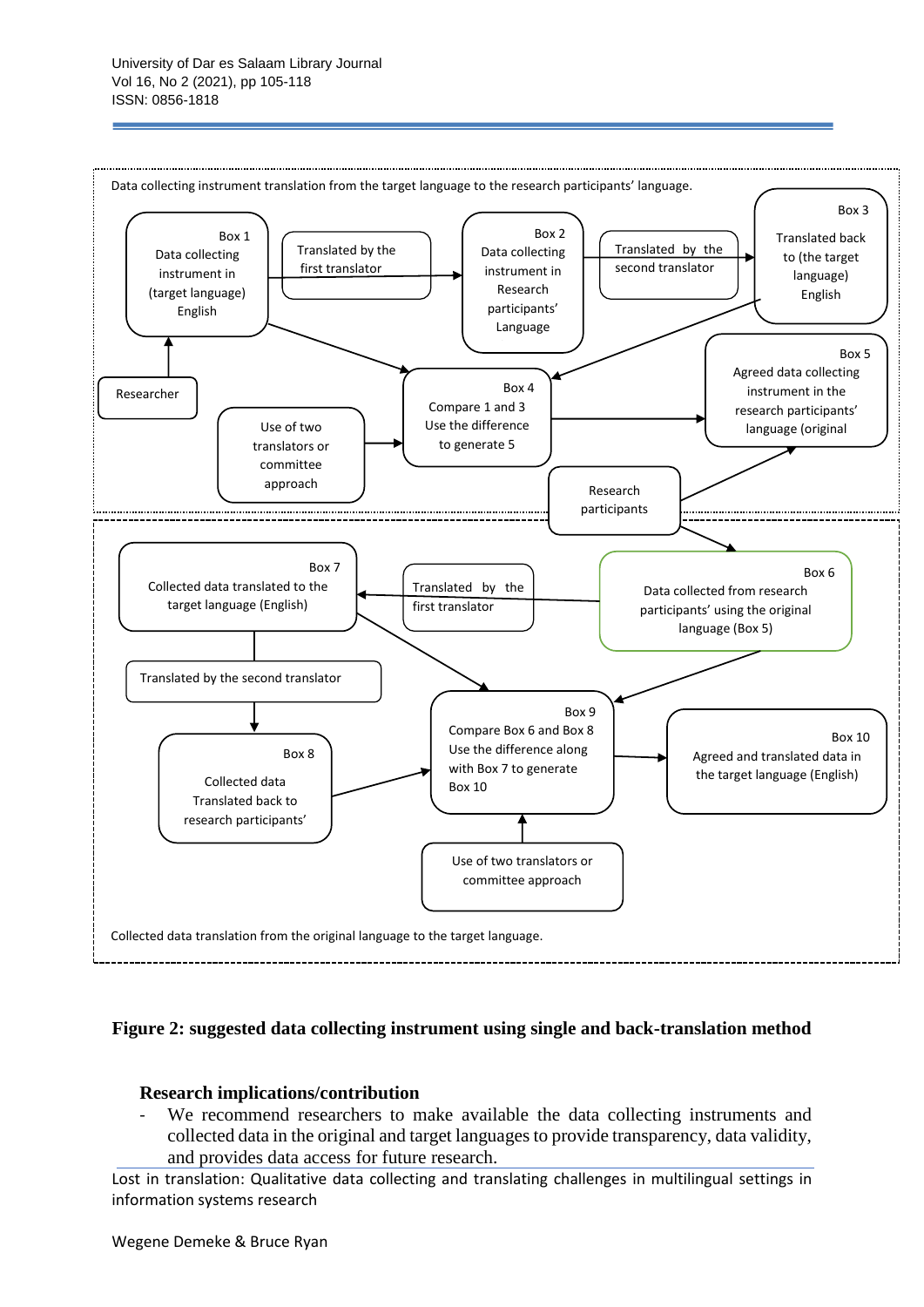- We also recommend the use of multiple translators, that will facilitate rigour by introducing accuracy and data validity to the research process and output.
- Learning from best practice from Alanezi *et al.,* (2012), conduct analysis of the collected data in the original language, this helps to capture the untranslatable details in the original language, finally translate the findings into the target language.

### **Conclusion**

This paper addresses the qualitative data collection translation methodology gap in the information systems field. The finding of this research indicates the lack of data collecting framework for qualitative data in information systems research. In this paper, the authors presented data collecting and data translating framework using single back-translation method. The framework provides data collecting and data translation processes when collecting qualitative data in multilingual research settings. The findings of the paper indicate the importance of the inclusion of the worldview of the translators/interpreters to show the lens used for interpretation. Furthermore, it presents the importance of paying attention to the key elements identified in the research namely timing, follow-up questions and translation during conducting interviews in information system research.

The importance of pre-agreed participation level of translators/interpreters facilitates and reduce the challenges of timing, follow-up and interpretation of live data translation when collecting qualitative data. Collection of qualitative data on research participants' lived experiences is a challenge in multilingual research settings. It is essential to agree on the roles and activities of researchers and interpreters/translators before collecting qualitative data in information systems research settings.

### **References**

- Alanezi, M. A., Mahmood, A. K., & Basri, S. (2012). E-Government Service Quality: A Qualitative Evaluation in the Case of Saudi Arabia. *The Electronic Journal of Information Systems in Developing Countries*, 54(1), 1–20. https://doi.org/10.1002/j.1681- 4835.2012.tb00382.x
- Alvesson, M., & Skoldberg, K. (2009). *Reflective Methodology: New Vistas for Qualitative Research* (2nd ed.). Sage Publications Ltd.
- Audunson, R., Essmat, S., & Aabø, S. (2011). Public libraries: A meeting place for immigrant women? *Library and Information Science Research*, 33(3), 220–227. https://doi.org/10.1016/j.lisr.2011.01.003
- Baker, P., Hussain, Z., & Saunders, J. (1991). *Interpreters in public services: policy and training*. Venture Press.
- Baumgartner, I. (2015). Handling Interpretation and Representation in Multilingual Research: A Meta-study of Pragmatic Issues Resulting from the Use of Multiple Languages in a Qualitative Information Systems Research Work. *The Qualitative Report*, *17*, 1–21. https://doi.org/10.46743/2160-3715/2012.1717
- Clark, L., Birkhead, A. S., Fernandez, C., & Egger, M. J. (2017). A Transcription and Translation Protocol for Sensitive Cross-Cultural Team Research. *Qualitative Health Research*, *27*(112), 1751–1764. https://doi.org/10.1177/1049732317726761
- Creswell, J. W., & Creswell, D. J. (2018). Research design : qualitative, quantitative & mixed methods approaches. In *SAGE* (Internatio). SAGE.
- Duranti, A. (1997). *Linguistic anthropology*. Cambridge University Press. Eco, U. (2003). *Mouse or Rat?: Translation as Negotiation*. Weidenfeld & Nicolson.